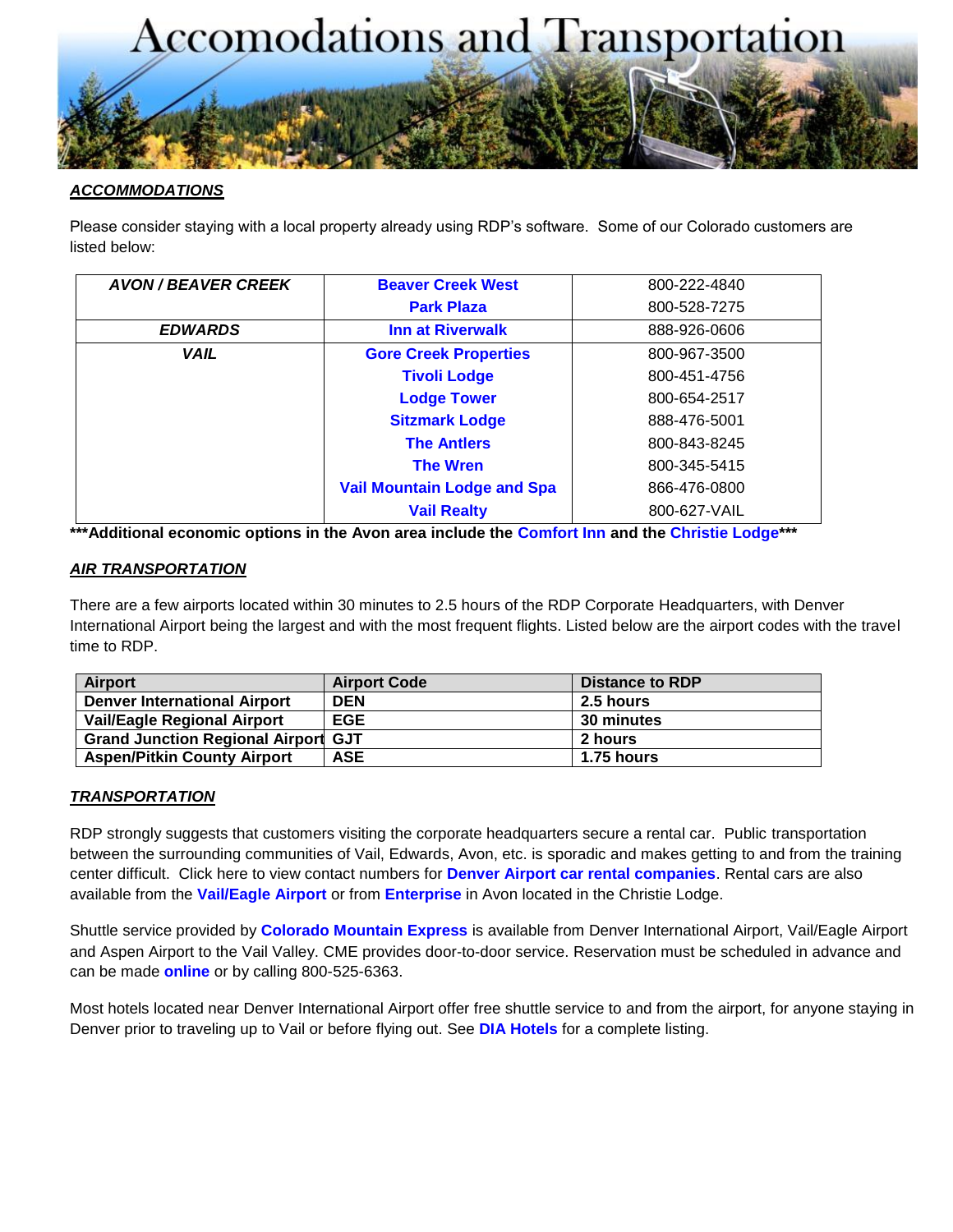### **DIRECTIONS TO RDP**

Resort Data Processing 211 Eagle Road Eagle-Vail, Colorado (970) 845-1140

Please allow up to 2.5 hours driving time from Denver International Airport to RDP, headquarters. If at all possible, try to schedule the drive during daylight hours. The drive is quite beautiful, and winter weather makes night driving more difficult.



## **DIRECTIONS FROM DENVER INTERNATIONAL AIRPORT**

From **[Denver International Airport](http://www.flydenver.com/)** (East of Denver), take the airport access road (Pena Blvd) to Interstate 70 West. Follow I-70 all the way to RDP. Watch for an early split in the road to make you stay on I-70.

Continue on I-70 until you get to Exit 169 (Eagle-Vail). Exits are also mileage markers, so this exit is 115 miles from the Denver Airport - Exit #284. Turn left at the bottom of the ramp. As soon as you cross under the interstate, make the first left into Eagle-Vail which is Eagle Road. RDP is the third driveway on the left at 211 Eagle Road.

## **DIRECTIONS FROM EDWARDS / AVON**

RDP HEADQUARTERS 211 EAGLE ROAD EAGLE-VAIL, COLORADO \*\* (970) 845-1140

From I-70 East, take Exit 167. At the bottom of the ramp, turn right onto Avon Road and continue through three roundabouts (see map at right) to Hwy 6.

Take the 2<sup>nd</sup> right onto Hwy 6 East. Continue about 2 miles and turn right at the light for Eagle Road. We are the third driveway on the left at 211 Eagle Road.